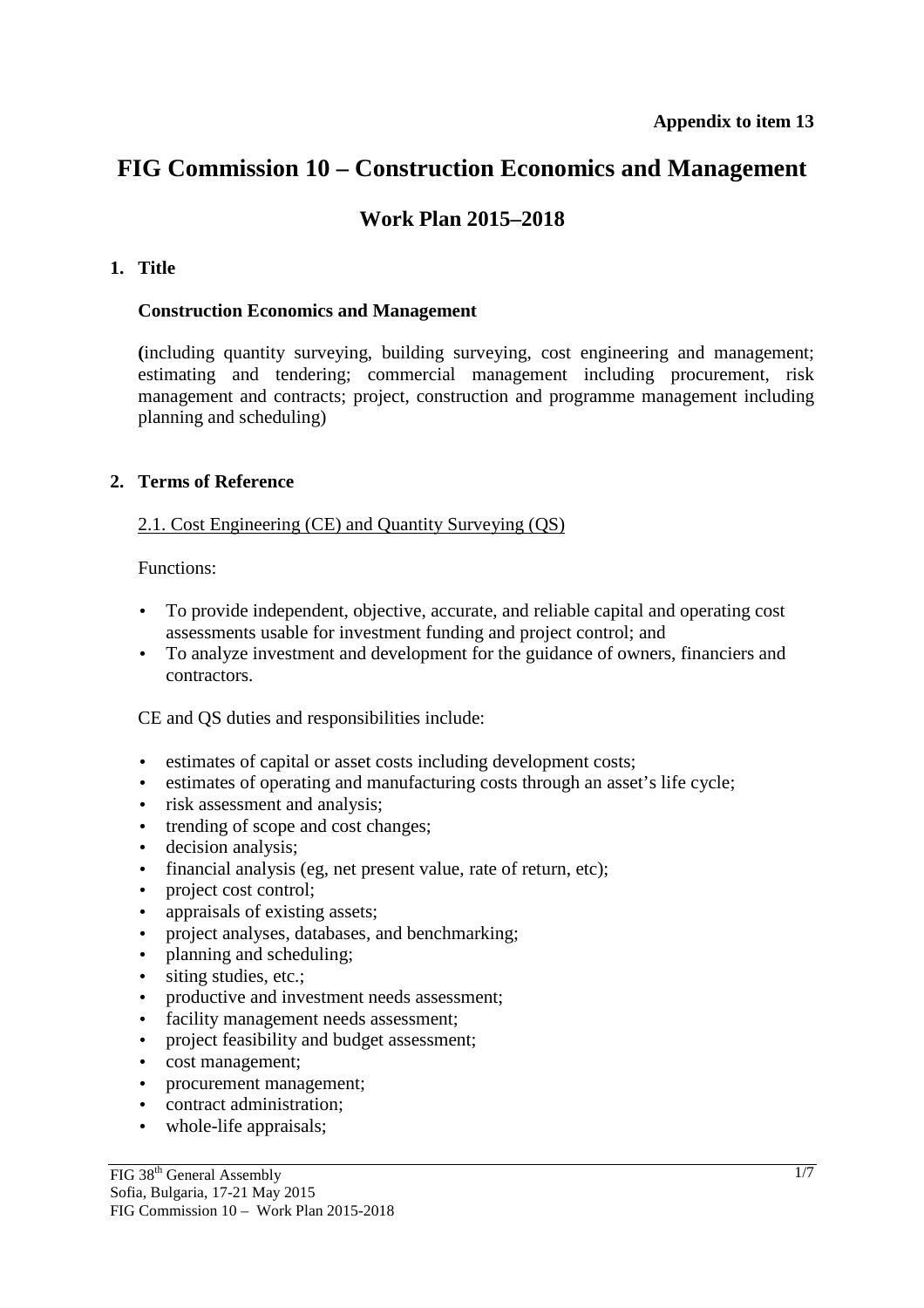- quality audits;
- value management; and
- dispute resolution.

These are typical functions of the CE or QS but not all practitioners in the field perform all of these functions. Many specialize in a limited number of these functions.

#### 2.2. Project and Construction Management (PM/CM)

Function: To set project objectives in line with the purpose(s) set up by general management and to manage the resources necessary to meet the project objectives.

#### PM/CM should:

- ensure that a realistic reference (scope, cost, time) is set up for further control and is in line with the objectives**;**
- ensure that appropriate management tools are set up to help the team control the project;
- create a cost-minded atmosphere within the team;
- make decisions on what should be done in case of variance; and
- ensure that the project objectives remain in line with business needs.

#### PM/CM delivers the project by:

- managing resources;
- delegating tasks;
- making decisions:
- receiving information;
- setting goals;
- motivating people;
- understanding cost engineering and quantity surveying;
- managing the schedule and make decisions in case of variance;
- managing quality and work methodology.

#### **3. Mission statement**

The mission of Commission 10 is:

- The promotion of the practice of QS/CE and PM/CM globally.
- The promotion of "best practice" for OS/CE and PM/CM globally.
- The promotion of dialogue between member organizations engaged in OS/CE, and PM/CM.
- Fostering of research appropriate to the better understanding of building practice around the world.
- The promotion of cooperation among FIG Members organisations involving QS/CE and PM/CM for their mutual well-being and that of their individual members.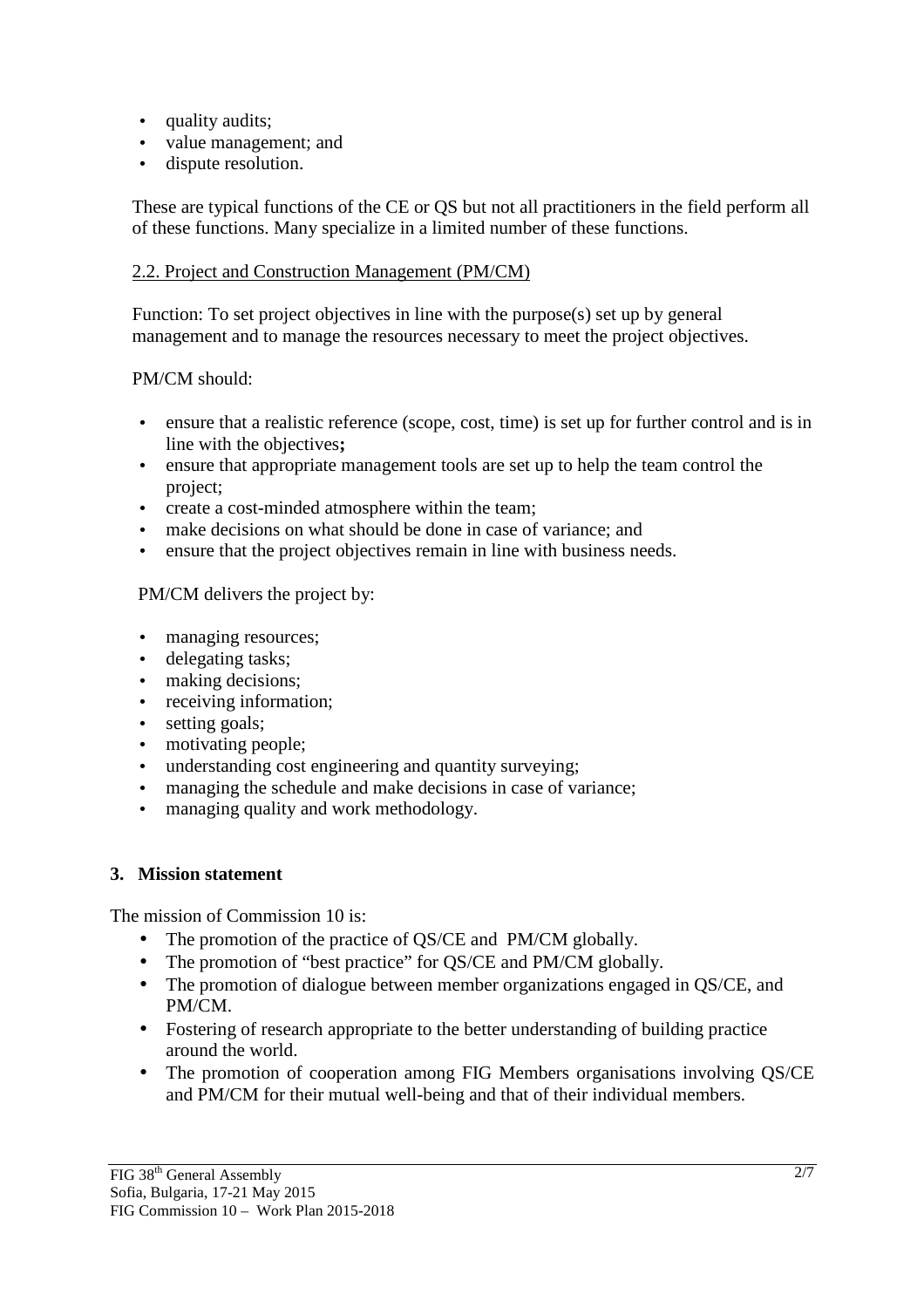- The advancement of QS/CE, PM/CM, by education and research and continuing professional development
- To secure uniformity in education, standards and methodology by QS/CE, PM/CM throughout the world
- To facilitate and assist in development of formal education framework and competencies in the profession of QS/CE or PM/CM among member organisations that may not have a formal education or professional development in QS/CE or PM/CM
- To achieve the above mission objectives, FIG Commission 10 will collaborate with other international or regional organisations such as RICS, ICEC, PAQS, CEEC, AAQS, PMI and other similar organisations.

## **4. General**

This work plan covers the development of the profession of QS/CE and PM/CM and framework for best practices and standards. Commission 10 intends to leverage on FIG's network of members organisations to promote the profession of QS/CE and PM/CM which are either non-existent or lacking in many countries especially the under-developed and developing countries. There are also developed countries that do not the profession of QS/CE or PM/CM. Specific activities aimed at these countries include development of standards for construction and cost management and contribution to appropriate Continuing Professional Development programmes.

## **5. Working Groups**

## **Working Group 10.1 – International Construction Measurement Standards**

## Policy Issues

At present, construction measurement standards differ markedly around the world, making it difficult to accurately measure construction activities and processes, as well as the resulting performance and environmental impacts. The different sets of standards are often inconsistent or conflicting, making difficult for professionals, clients and investors to assess with certainly the value and risks attached to the project. In view of increasing mobility of construction professionals and also increased activities on cross border investments it is necessary for an international standard for consistency and transparency.

The establishment of International Construction Measurement Standards (ICMS) will be an international collaborative effort by international, regional or national professional organisations involving quantity surveying, cost engineering, project management and construction management.

The creation of such standards would eliminate current inconsistencies and improve the ability to assess, compare and reduce impacts related to environmental, social and economic impacts of the construction industry. Through accurate measurement standards, risks will be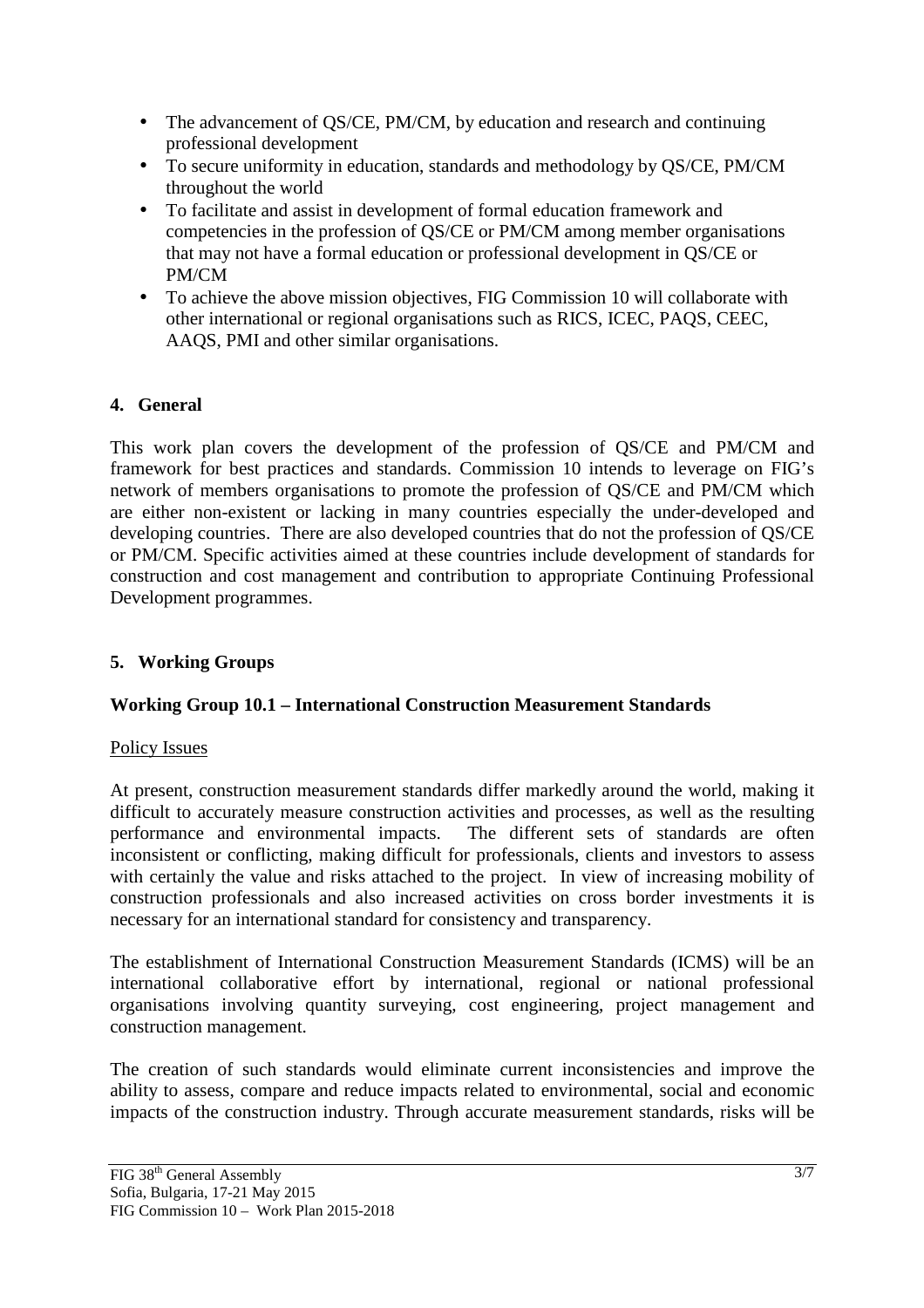reduced for businesses and investors and sustainable development can take place with greater accountability in both established and emerging markets.

The establishment of ICMS has the support of United Nations Global Compact. As the world's largest corporate sustainability initiative, the United Nations Global Compact works to advance collective action in support of sustainable development and to strengthen accountability. ICMS has the potential to increase transparency in the construction sector through the development of internationally-accepted standards in measurement.

Chair

See Lian Ong (slong1951@gmail.com)

#### Specific project(s)

To be formulated by the ICMS Coalition. Essentially the formulation of the ICMS will be directed by the Coalition partners. Working Groups will be established to draft the various components of the standard.

#### Workshop(s)

We propose an ICMS Workshop in the Spring of 2016 in London in collaboration with the members of the ICMS Coalition.

#### Publication(s)

International Construction Measurement Standard (ICMS)

#### Timetable

The timetable has not yet been set up yet. It is anticipated that the first draft of the ICMS will be ready for international consultation within 2 years from the setting up of the ICMS Coalition expected to be in January 2015.

#### **Beneficiaries**

FIG member associations, governments, standardisation organisations, decision makers, surveying businesses, individual surveyors, contractors, consultants, financial institutions, aids agencies.

## **Working Group 10.2 – Building Information Modelling**

#### Policy issues

BIM is on the cusp of becoming a common project requirement, but what is the position of the surveying profession in this new order?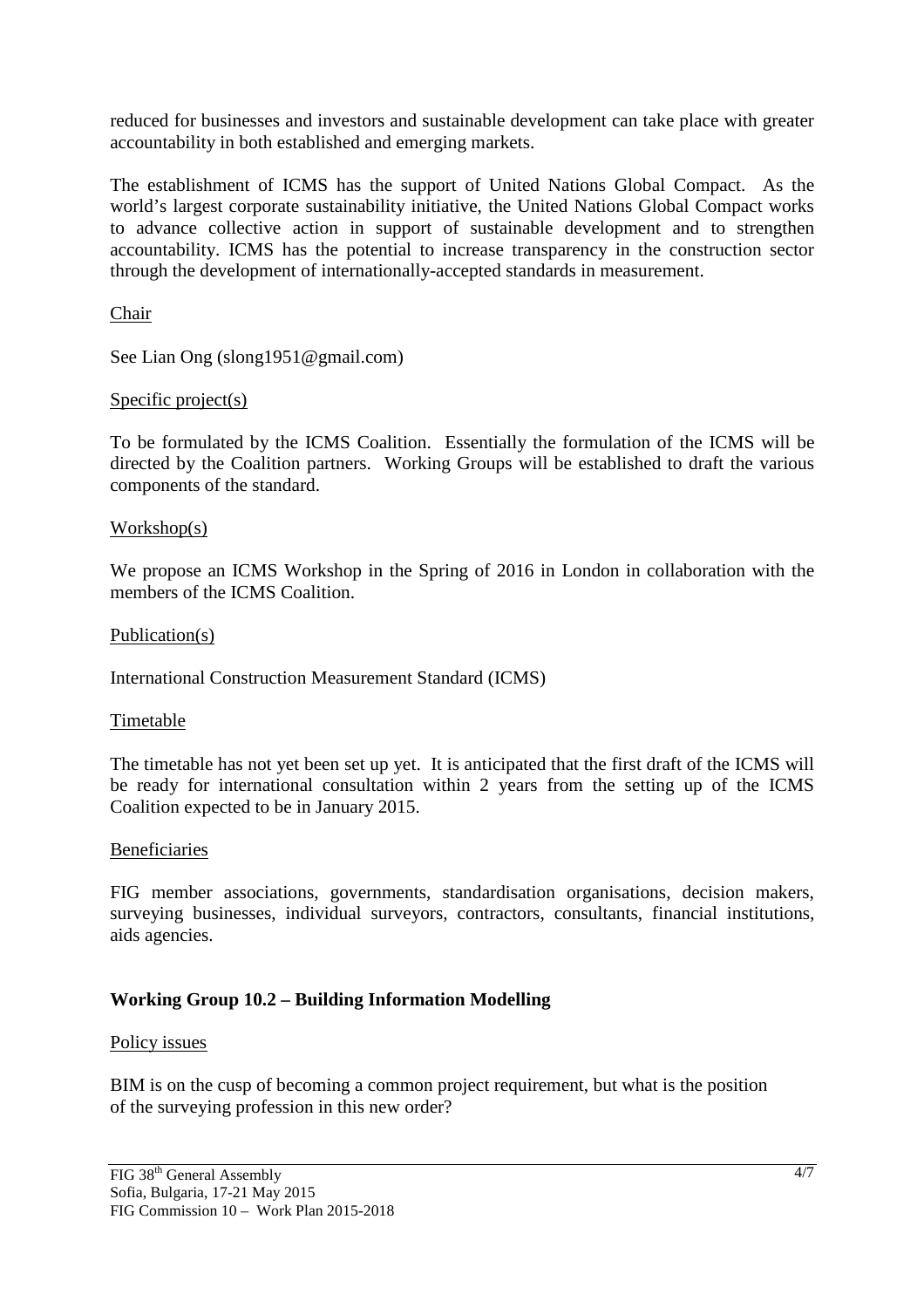QSs and PMs rely on the effective use, management and reuse of shared information. A BIM model allows this for asset information. Clearly, BIM presents a great opportunity for surveyors to improve their own efficiency and to add value through a better use of information on behalf of clients. Although there is an increasing awareness and usage of BIM, recent survey by RICS indicates that awareness of BIM issues within the surveying profession is still relatively low. The time for action is rapidly approaching. Tools that enable surveyors to use and add value to BIM models are now available, and are becoming increasingly powerful. So how should surveyors contribute to the development of the BIM capability? Key elements of the BIM Strategy point to some opportunities:

- government's focus on asset information 'data drops' provide opportunities for value added services, particularly associated with occupation and facilities management (FM)
- progressive adoption government's mandate for Level 2 BIM means that initial barriers to entry for surveyors will be low, particularly for value-added information exchange
- client pull, industry push surveyors have the opportunity to collaborate with the wider industry to define appropriate standards to drive efficiency and manage risk
- use of project intelligence to support project gateways with 'should cost', programme and operating cost information. This links closely to other Construction Strategy work streams dealing with benchmarking.

Chair To be appointed

Specific project(s) To be developed

Workshop(s) To be developed

Publication(s) International BIM Guidance for Surveyors

Timetable

#### **Beneficiaries**

FIG member associations, governments, academicians, developers/builders, decision makers, surveying businesses, individual surveyors, contractors, consultants, financial institutions.

## **Working Group 10.3 – Education and Research**

#### Policy issues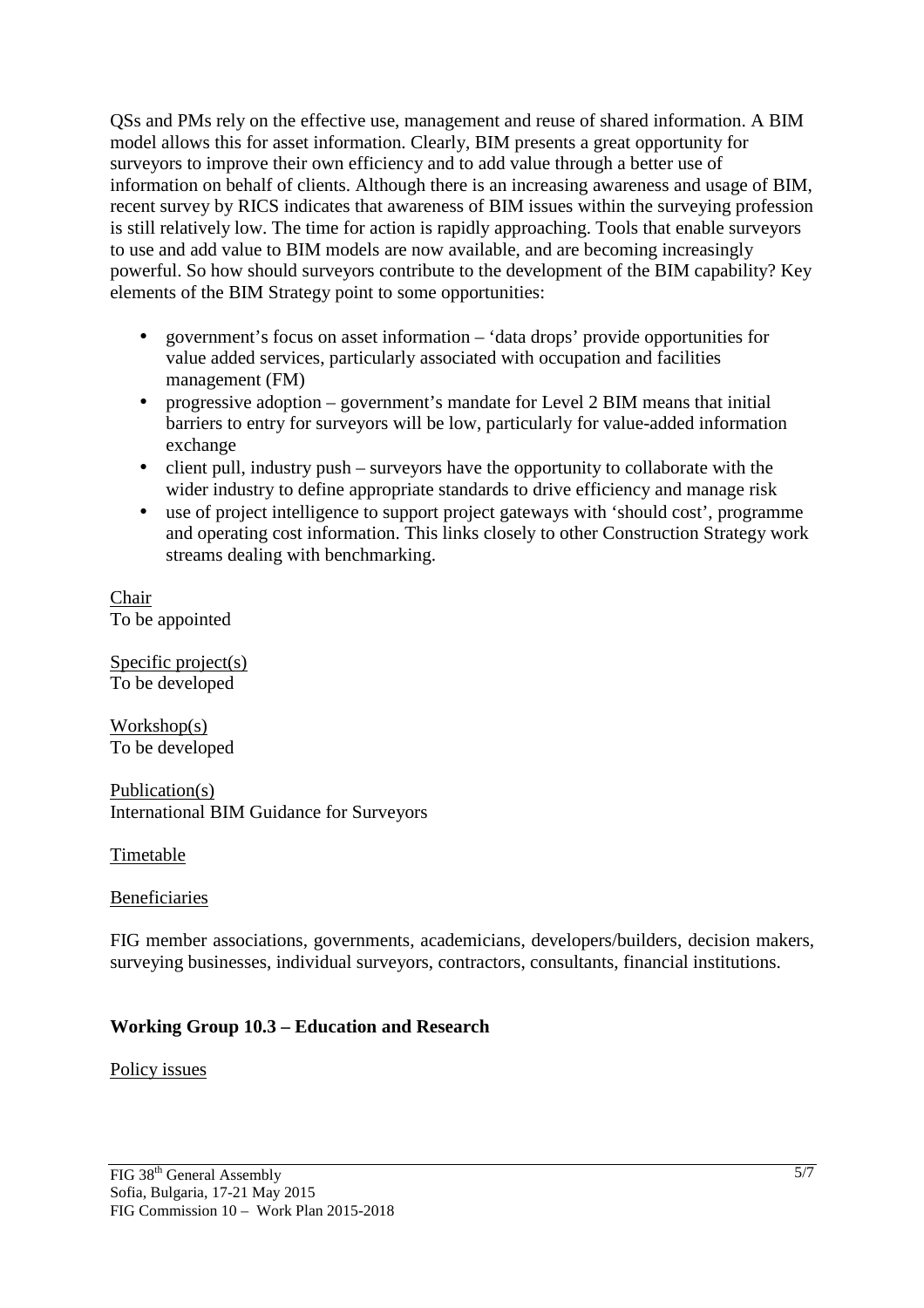The profession of QS/CE is new or non-existent in some countries, both developed and developing countries. Commission 10 hopes to use its network and platform to influence policy makes to consider the use of QS/CE for developmental projects and as such the need to build competencies and human capital in this specialised field.

The new Chair of Commission 10 has had hands-on experience in bringing formal education of QS/CE to China about 10 years ago and hope to use the same model to develop the skills either through conversion programme or through developing course curriculum for undergraduate students.

Engagement with institution of higher learning within each of the relevant countries is essential to ensure the success and sustainability of this initiative.

Chair To be appointed.

Specific project(s) To be developed

Workshop(s)

Publication(s) Core competency standards for the Quantity Surveyors/Cost Engineers

Timetable

Beneficiaries

FIG member associations, governments, institutions of higher education , decision makers, surveying businesses, individual surveyors, contractors, consultants, financial institutions.

#### **6. Co-operation with Other Commissions and organisations**

Commission 10 intends to co-operate with Commission 1 on Professional Practice and Commission 2 on Professional Education. Further Commission 10 intends to collaborate with other professional organisations involved in OS/CE, PM/CM, such as RICS, ICEC, PAQS, CEEC, AAQS, PMI and other similar organisations.

#### **7. Co-operation with United Nation Organisations, Sister Associations and other Partners**

Through its involvement in ICMS, Commission 10 will work closely with the United Nations Global Compact, world's largest corporate sustainability initiative. The ICMS